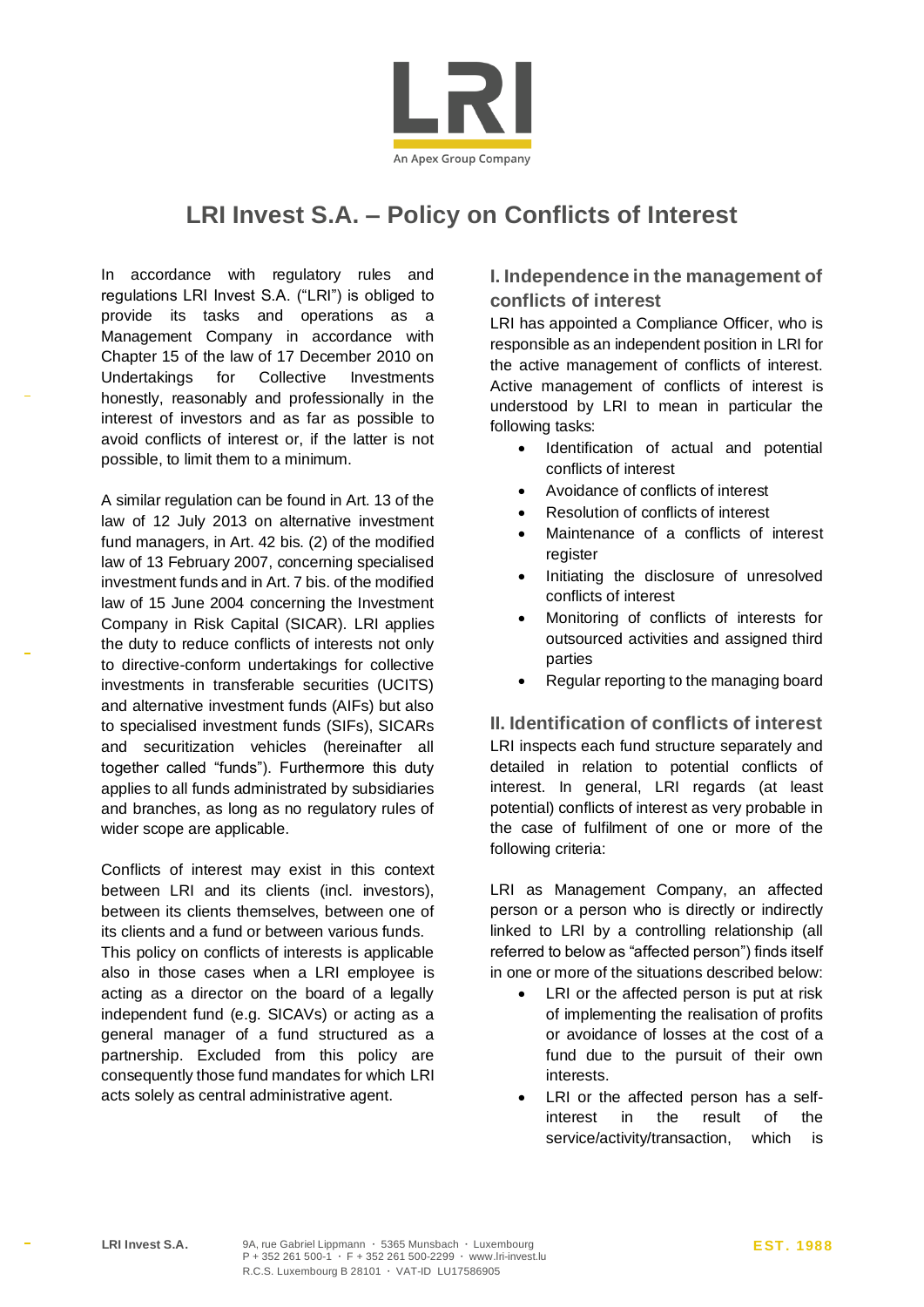

provided to a fund or another client for their benefit, if such service/activity/ transaction for its part is not in line with the interests of the fund or client.

- LRI or the affected person is induced for financial or other reasons, to treat the interests of a fund, a client or group of clients preferentially versus the interests of the fund.
- LRI or the affected person performs the same activities for a fund for one or more client(s) or funds.
- LRI or the affected person favours the interest of one investor over the interest of another investor or group of investors in the same fund.
- LRI or the affected person receives from a person other than the fund a benefit in connection with the activities of collective portfolio management/ alternative investment fund management, which is practised for the benefit of the fund, in the form of money, goods or services other than the commissions and fees that are normally paid for this service or will receive such benefits in the future.
- Employees of LRI (incl. managing board and supervisory board), acting as board members or general partners for fund vehicles could be in conflict between those companies.
- Investors, wishing to redeem their investments could be in conflict with the interests of investors wishing to maintain their investment in case the portion of illiquid assets in the fund will substantially rise.
- LRI or an assigned third party are members of a group and could have an interest in preferably dealing with group members which wouldn't be in the best interest of the fund.

If the Compliance Officer determines that one or more of the above-mentioned criteria apply, the conflicts of interest thus identified are documented in writing in a conflicts of interest register (see also point 3.2) and included in the active management of conflicts of interest.

**III. Measures for the avoidance or resolution of conflicts of interest (active management of conflicts of interest)**

LRI has implemented various measures for the avoidance or resolution of conflicts of interest.

**Measures for the avoidance of conflicts of interest**

LRI has appropriate operational and organisational measures for the avoidance of conflicts of interest, such as separation of functions/ separation of responsibilities, the principle of dual control, access controls, password policy, independent evaluation, pricing committee, risk management.

In addition, LRI has its own permanent internal audit and compliance functions.

Furthermore various internal regulations serve primarily the goal of avoidance of conflicts of interest. These regulations are in particular regulations on employee transactions, on gifts and inducements, on the topic of market abuse and conflicts of interest and own-account transactions by outsourced representatives such as fund managers, investment advisors or sales outlets as well as the performance of due diligence audits and outsourcing controls.

Further, employees of LRI will be sensitized and instructed with regards to the importance and need for avoidance of conflicts of interest.

In addition to the policy at hand, LRI has a remuneration policy, a voting rights policy and a best execution policy which also comprises measures to avoid conflicts of interest.

**Measures for the resolution of conflicts of interest/ maintenance of a conflicts of interest register**